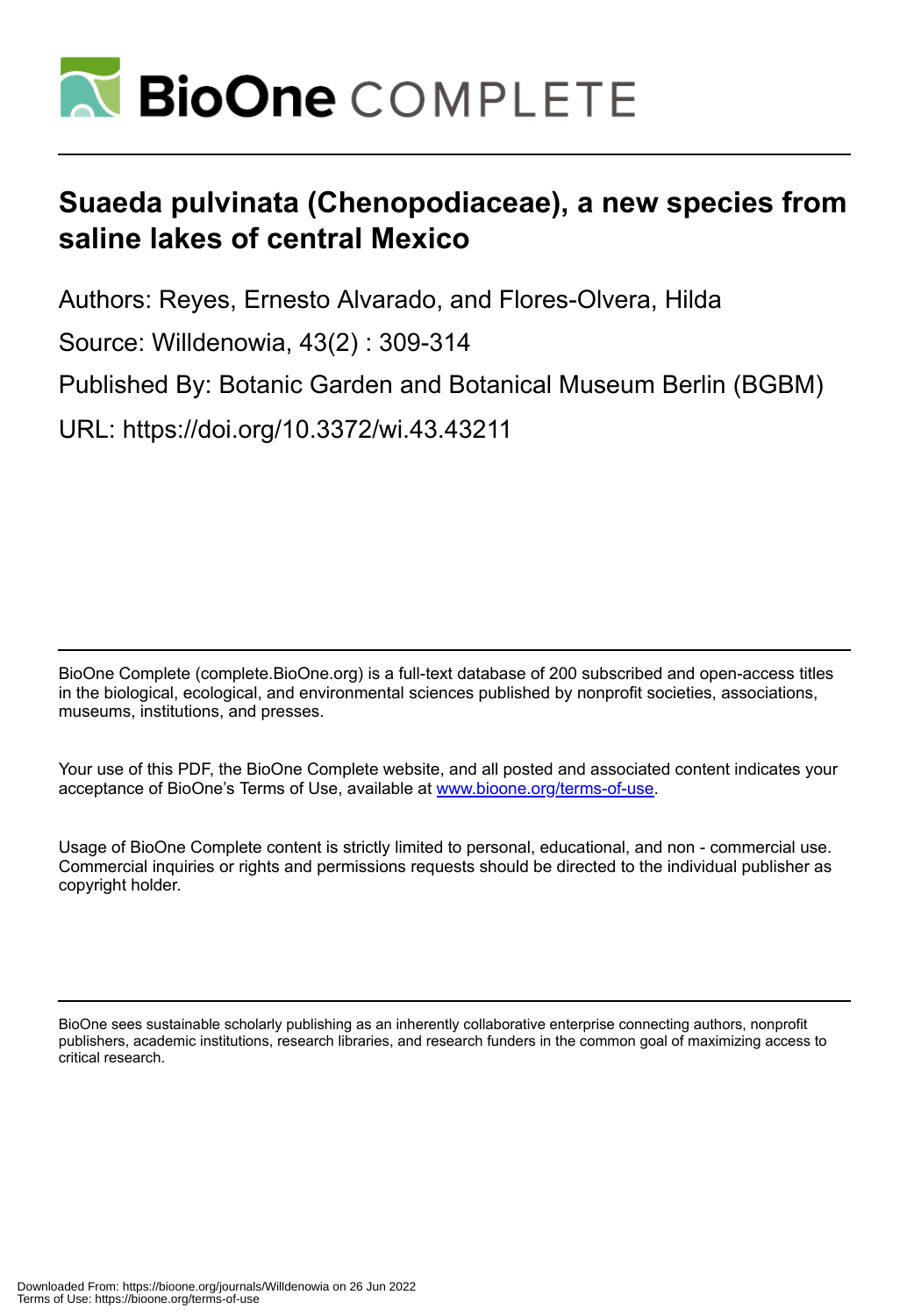#### ERNESTO ALVARADO REYES $^1$  & HILDA FLORES-OLVERA $^{2^{\ast}}$

## *Suaeda pulvinata* **(***Chenopodiaceae***), a new species from saline lakes of central Mexico**

#### **Abstract**

Alvarado Reyes E. & Flores-Olvera H.: *Suaeda pulvinata* (*Chenopodiaceae*), a new species from saline lakes of central Mexico. – Willdenowia 43: 309–314. December 2013. – ISSN 0511-9618; © 2013 BGBM Berlin-Dahlem. Stable URL: http://dx.doi.org/10.3372/wi.43.43211

*Suaeda pulvinata*, a new perennial species of *S.* sect. *Brezia*, is described and illustrated. The new species grows in saline lakes of the central highlands of Mexico in halophytic grasslands of *Distichlis spicata*. It is compared with the similar *S. jacoensis*, which is known from strongly saline and gypsiferous flats in the Chihuahuan Desert region.

Additional key words: *Suaeda* sect. *Brezia*, *S. jacoensis*, taxonomy, aquatic herbs, endemic

### **Introduction**

*Suaeda* Forsskål ex J. F. Gmelin (*Caryophyllales*: *Chenopodiaceae*) is a genus of halophytes that dwell on coasts, in saline or alkaline lakes and in wetlands. There are approximately 110 species distributed worldwide (Schütze & al. 2003). The treatments of *Suaeda* in North America were done by Standley (1916), Hopkins & Blackwell (1977) and Ferren & Schenk (2003). In the region that comprises Canada, the United States and Mexico there are 18 species of *Suaeda* (Hopkins & Blackwell 1977; Watson & Ferren 1991; Ferren & Schenk 2003; Noguez-Hernández & al. 2013). In this paper a new species of *Suaeda* from the central highlands of Mexico is described. Following the morphological classification of *Suaeda* by sections (Schenk & Ferren 2001), and the most recent subgeneric classification based on morphological and molecular data (Schütze  $\&$  al. 2003), the new species described here belongs to *S.* sect. *Brezia* (Moq.) Volk.

The new species was discovered by Ramos-Espinoza (1979), who misidentified it as *Suaeda nigra* (Raf.) J. F. Macbr., which belongs to *S.* sect. *Salsina* Moq. in the classification of Schütze  $&$  al. (2003). The specimens misidentified by Ramos-Espinoza (*G. Ramos & al. 27,* 

*30, 31, 38, 48 & 60*, MEXU) have more characters associated with *S.* sect. *Brezia*, such as fresh leaves uniformly green in cross-section and stigma borne on the attenuated apex of the ovary. Sandoval-Jiménez (1984) also cited *S. nigra* in the floristic list of the region of the Sierra Madre that borders Oriental Basin, the place where Lake Totolcingo is found. Alcocer  $\&$  al. (1997) stated that there are *Suaeda* species living along Lake Totolcingo, but they did not determine them to species level. The flora of Lake Texcoco (c. 150 km W of Lake Totolcingo) was covered by Calderón de Rzedowski (2005), but the species of *Suaeda* growing there were misunderstood (Noguez-Hernández & al. 2013).

#### **Results and Discussion**

#### *Suaeda pulvinata* Alvarado Reyes & Flores Olv., **sp. nov.**  $-$  Fig. 1.

Holotype: Mexico, Puebla, Lake Totolcingo, E of El Carmen Tequexquitla, 19°17'N, 97°35'W, 2350 m, in halophytic grassland of *Distichlis spicata* in the saline lake, 24 May 2009, *E. Alvarado Reyes 16* (MEXU; isotypes: B, BM, MO).

<sup>1</sup> Laboratorio de Plantas Vasculares, Facultad de Ciencias, Universidad Nacional Autónoma de México, C.P. 04510 México, D.F., Mexico.

<sup>2</sup> Departamento de Botánica, Instituto de Biología, Universidad Nacional Autónoma de México, Apartado Postal 70-233, C.P. 04510 México, D.F., Mexico; \*e-mail: mahilda@ib.unam.mx (author for correspondence).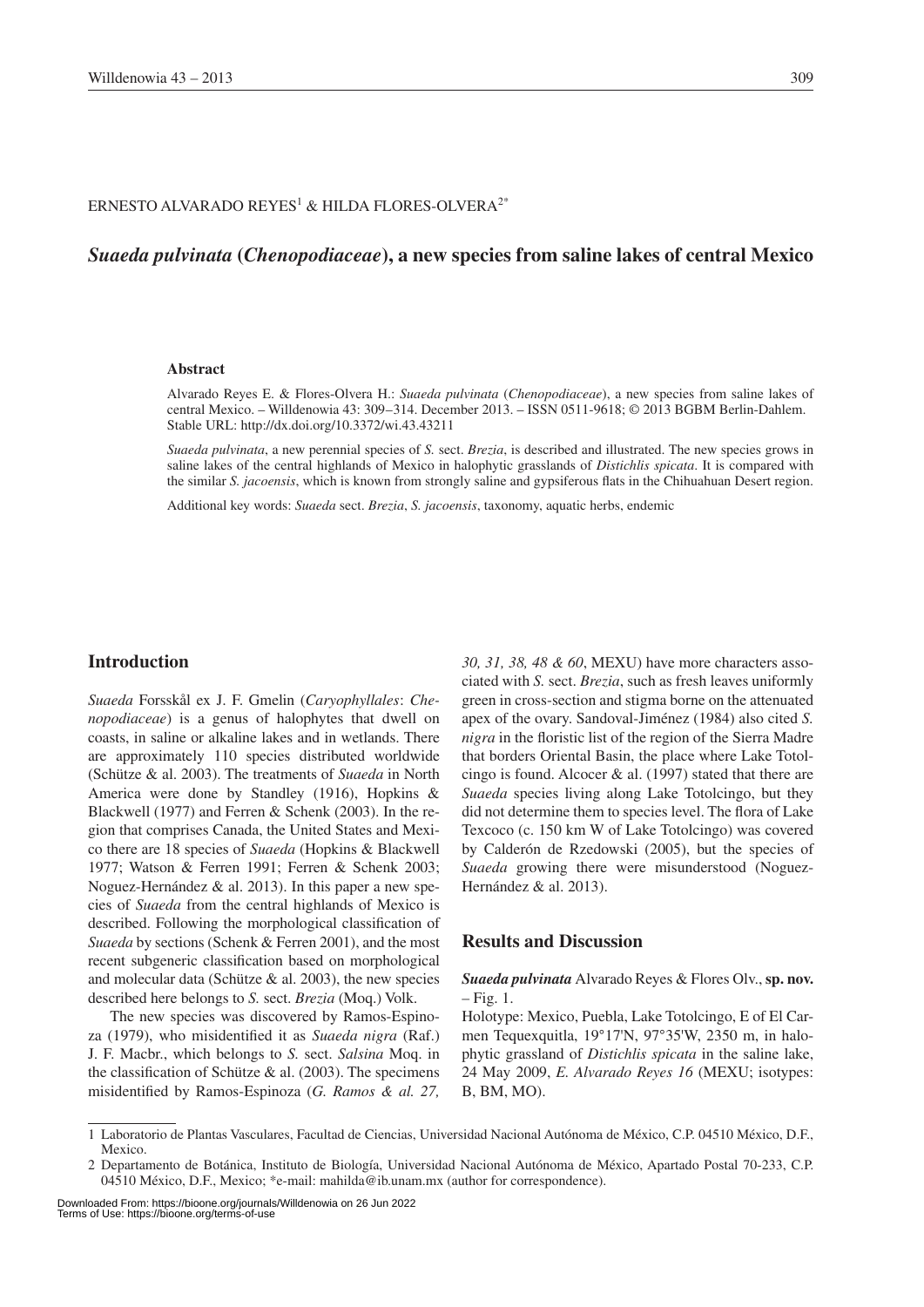

Fig. 1. *Suaeda pulvinata* – A: habit; B: bracts; C: detail of arrangement of glomerules along spike-like inflorescence; D: flowers at beginning of anthesis; E: mature flower; F: older glomerules; G: flower at fruiting stage; H: perianth abaxial view at fruiting stage; I: seed. – A–E from the holotype and isotypes; F–I from *G. Ramos & al. 27* (MEXU).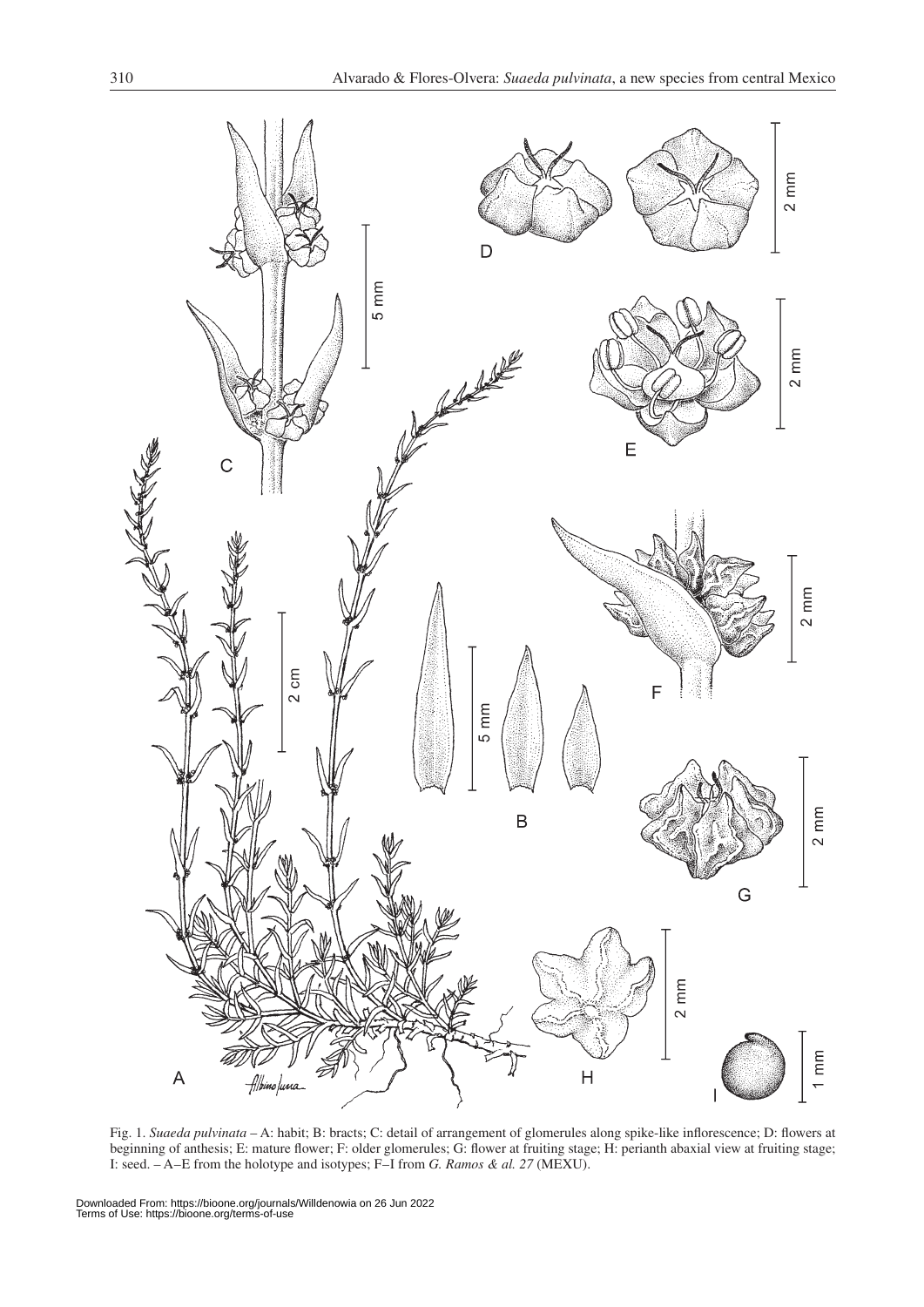

Fig. 2. Distribution of *Suaeda jacoensis* (squares) and *S. pulvinata* (circles). The shaded area indicates the Chihuahuan Desert region.

*Diagnosis* — *Suaeda pulvinata* differs from *S. jacoensis* I. M. Johnst. as follows: plants pulvinate with creeping prostrate stems rooting at nodes as a mode of propagation; flowering stems held erect above sterile ones; leaves mostly opposite throughout plant, but alternate toward the apex of inflorescence; basal leaves significantly smaller than inflorescence leaves; glomerules clustered in simple spike-like inflorescences or sometimes branching at proximal nodes of main spike; perianth wider; seeds wider.

*Description* — *Herbs* perennial, green, scarlet or yellowish, creeping, pulvinate, 6–20 cm tall. *Stems* prostrate, rooting at nodes, except those of inflorescence held erect above sterile stems; *branches* decumbent, spreading or prostrate. *Leaves* opposite throughout plant, or alternate toward apex of inflorescence, ascending or spreading; *leaf blade* linear to narrowly ovate, revolute, 0.3–10(–12)  $\times$  0.4–1.2 mm, those at base significantly smaller than those in inflorescence, succulent, adaxially channelled, margin thin, apex apiculate. *Inflorescence* of glomerules of 2–4(or 5) flowers clustered into simple spikes  $1-9(-13)$  cm long, sometimes branching at proximal nodes of main spike; *bracts* subtending glomerules linear to ovate-acuminate,  $0.5-4.3 \times 0.7-1.7$  mm, margin thin; *bracteoles* ovate, 0.5–1 mm, hyaline, margin entire or laciniate, apex acute to acuminate. *Flowers* all bisexual; *perianth* actinomorphic from earlier stages to anthesis, then in fruit zygomorphic, 1.85–2.6 mm in diam.; *perianth segments* winged proximally in some flowers, rounded and keeled or winged abaxially along midvein and/or hooded distally; *stamens* 4 or 5; *stigmas* 2(or 3). *Seeds* lenticular, 1.1–1.5 mm in diam.; seed coat black or blackish red, shiny.

*Distribution and ecology* — This species inhabits Lake Texcoco, which is found in the border of Distrito Federal and the state of Mexico; and Lake Totolcingo, which is found in the border of the states of Puebla and Tlaxcala (Fig. 2). It grows in saline grasslands of *Distichlis spicata* (L.) Greene frequently flooded by saline water. Both lakes are found within endorheic basins above 2000 m in altitude. The two populations of the newly described species are geographically isolated from each other. Most of the original surface of Lake Texcoco is now part of Mexico City. The parts of the lake that remain intact are separated from each other and surround the east side of the city. The place where *Suaeda pulvinata* has been collected is found between Benito Juarez International Airport and the town of Texcoco. Lake Totolcingo occupies a large continuous extent. *Suaeda pulvinata* is found in almost all its edges. Both Lake Totolcingo and the remnants of Lake Texcoco are mostly dry during astronomical winter and spring, retaining water in their deepest parts only. During this time of the year, *S. pulvinata* has all its leaves and branches (except its partially buried prostrate stem) in direct contact with the atmosphere, and the leaves look reddish. In astronomical summer and autumn, the lakes increase their amount of water, grow in size and cover the areas where *S. pulvinata* lives (Fig. 3). When the lakes rise to their maximum level, the plants live with their leaves and stems partially or fully submerged in water. The leaves look green during these seasons. On the beaches of the lakes, where the water never floods the land but is close to it, *S. pulvinata* is absent. Sandstorms are common in spring in the lakes where *S. pulvinata* occurs, and the species is quite resistant to being covered by sand. It can overcome being interred by growing branches above the substrate that buries it.

*Etymology* — The specific epithet means cushion-like. This name is suitable, as no other species of *Suaeda* that lives nearby shares this appearance. The Latin adjective "*pulvinata*" comes from the Latin noun "*pulvinus*", which literally means cushion.

*Taxonomic remarks* — The morphological differences between *Suaeda pulvinata* and the other similar North American species of *S.* sect. *Brezia* are given in Table 1. *Suaeda pulvinata* has opposite leaves found throughout the plant, but alternate toward the apex of the inflorescence. *Suaeda jacoensis* and *S. mexicana* (Standl.) Standl. also have opposite leaves, but in *S. jacoensis* they are opposite to alternate throughout the plant and in *S. mexicana* they are opposite only at the base (Ferren &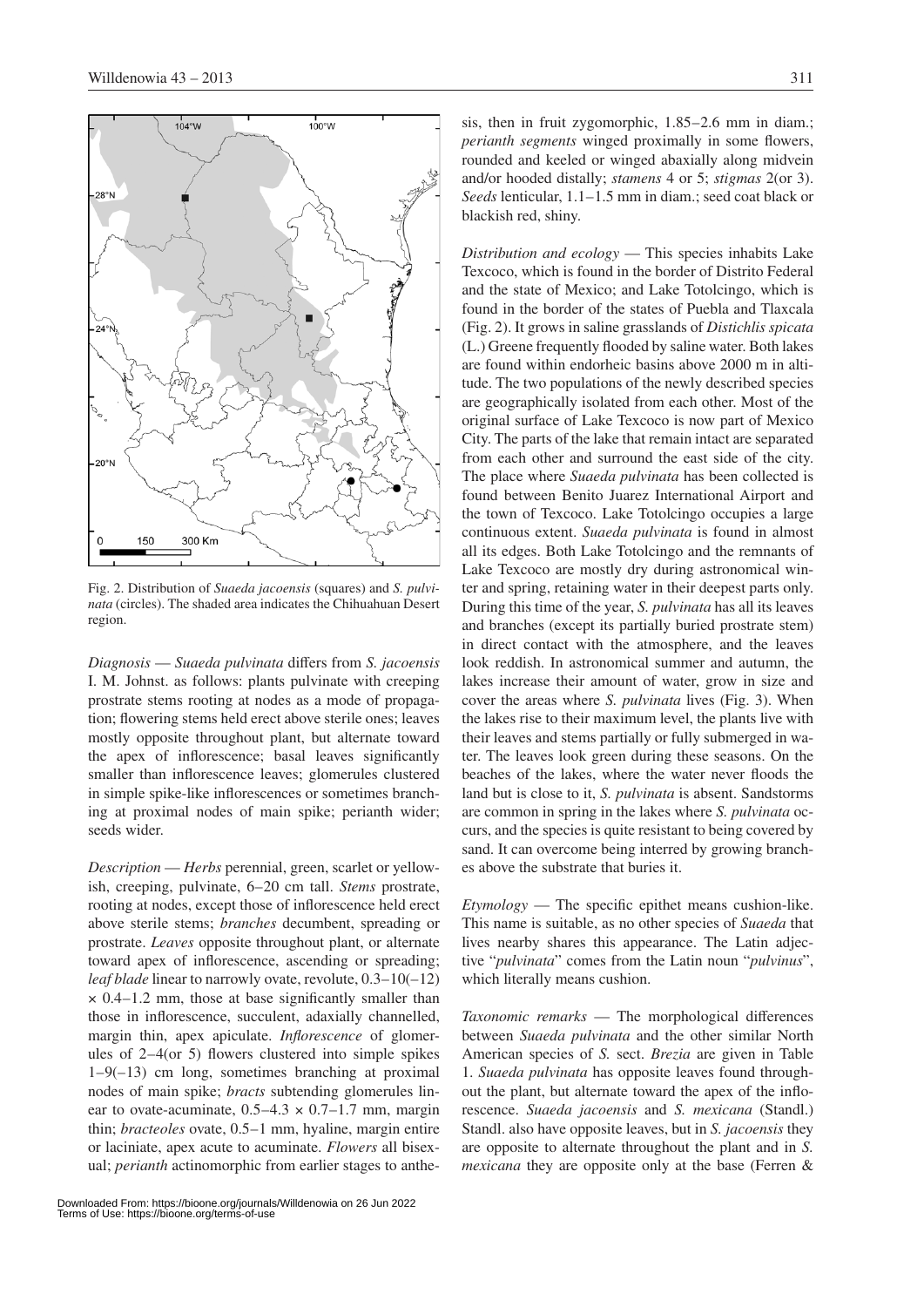| <b>Species</b>                   | Suaeda pulvinata                                                              | Suaeda jacoensis                          | Suaeda mexicana                          | Suaeda edulis                   |
|----------------------------------|-------------------------------------------------------------------------------|-------------------------------------------|------------------------------------------|---------------------------------|
| Plant height [cm]                | $6 - 20$                                                                      | $10 - 30$                                 | $30 - 150$                               | $15 - 110$                      |
| Leaves position                  | opposite throughout<br>plant, or alternate<br>toward apex of<br>inflorescence | opposite to alternate<br>throughout plant | alternate, sometimes<br>opposite at base | alternate                       |
| Habit                            | perennial, pulvinate                                                          | annual to subshrub                        | perennial                                | annual                          |
| <b>Stems</b>                     | prostrate, rooting<br>at nodes                                                | erect to decumbent                        | decumbent                                | erect to ascending              |
| Leaves length [mm]               | $0.3 - 10(-12)$                                                               | $6 - 20$                                  | $12 - 45$                                | $10 - 54$                       |
| Main inflorescence type          | mostly spike-like                                                             | mostly racemes,<br>subspicate             | paniculately branched                    | glomerules in axis<br>of bracts |
| Inflorescence length [cm]        | $1 - 9(-13)$                                                                  | $7 - 12$                                  | $6 - 30$                                 | $1 - 3$                         |
| Flowers per glomerule            | $2-4$ (or 5)                                                                  | 4 or 5                                    | $1 - 5$                                  | $1 - 3(-5)$                     |
| Bract length [mm]                | $0.5 - 4.3$                                                                   | $3 - 5$                                   | $1.5 - 10$                               | $2 - 12$                        |
| Flower symmetry                  | actinomorphic                                                                 | actinomorphic                             | zygomorphic                              | zygomorphic                     |
| Flower diameter at anthesis [mm] | $1 - 2$                                                                       | $1 - 1.4$                                 | $1 - 3$                                  | $0.5 - 0.7$                     |
| Perianth diameter in fruit [mm]  | $1.85 - 2.6$                                                                  | $1.35 - 1.9$                              | $1.8 - 4$                                | $0.8 - 3$                       |
| Number of stamens                | 4 or 5                                                                        | $0 - 5$                                   | 5                                        | 2 or 3                          |
| Seed diameter [mm]               | $1.1 - 1.5$                                                                   | $0.75 - 1.1$                              | $0.7 - 1.1$                              | $0.9 - 1.6$                     |

Table 1. Comparison of relevant morphological characters of *Suaeda pulvinata* and similar species of *Suaeda* sect. *Brezia*.

Schenk 2003). *Suaeda pulvinata* seems to be the only perennial herb of the section with branches arising from the nodes of stoloniferous prostrate stems as a mode of propagation. All the stems are prostrate except the flowering ones arranged in simple spike-like inflorescences or sometimes branching at the proximal nodes of the main spike. *Suaeda mexicana* is also perennial (Noguez-Hernández & al. 2013), but with erect to ascending stems able to reach significantly higher, up to 150 cm; the axillary glomerules are arranged in large paniculately branched inflorescences (see Table 1). The plants of *S. jacoensis* have erect or decumbent stems arising from a small caudex crowning a coarse persistent root (Johnston 1943); the glomerules are arranged in terminal spikes or mostly in scattered side branches in the lower part of the inflorescence. Taking into account all morphological characters, *S. pulvinata* is most similar to *S. jacoensis* than to the other species of *S.* sect. *Brezia*. Furthermore, *S. jacoensis* is taller than the new species, and its flower and seed diameters are smaller (see Table 1). According to our observations, *S. pulvinata* forms large aggregations in its type locality, very likely due to vegetative reproduction of its prostrate stems, whereas *S. jacoensis* tends to be a scattered, scarce plant (Fig. 3). Ecologically, *S. pulvinata* is semiaquatic in saline lakes, living underwater during half the year (Fig. 3), whereas *S. jacoensis* lives on the flats at the SE end of the Lake Jaco, Coahuila, where the soil is wet, strongly saline and gypsiferous (Johnston 1943). *Suaeda jacoensis* was considered as apparently endemic to the type locality (Hopkins & Blackwell 1977), but it has also been collected in saline gypsum flats in Galeana, Nuevo León (*G. B. Hinton & al. 27879*, MO; *Flores-Olvera & al. 1688*, MEXU, TEX).

We hypothesize that the substrate could be an evolutionary selective pressure that determines what species grow, and that the isolation of these species is therefore correlated with the equally isolated substrates. The known populations of *S. jacoensis* are found in the Chihuahuan Desert region, whereas *S. pulvinata* is found in the lakes of the mountains of Central Mexico (Fig. 2).

*Additional specimens seen (paratypes)* — Mexico: PUEBLA: San Salvador El Seco County, Lake Totolcingo, 2 km before reaching El Carmen along Zacatepec-El Carmen highway, limit between Puebla and Tlaxcala, 2640 m, wet grassland, marshy sandy soil, 14 Jun 1981, *J. I. Calzada 7434* (MEXU, XAL); 2 km away from Oriental, 2350 m, in halophytic grasslands, Jul 1976, *F. G. Medrano & al. 9298* (MEXU); along highway 136 before Zacatepec, km 201, 7800' [2380 m], desert flood plain (dry), 24 Jul 1965, *S. M. Mertz 139* (MEXU); Lake Totolcingo, 2350 m, halophytic grasslands, 3 Oct 2012, *H. Flores-Olvera & R. Noguez-Hernández 1668*  (B, CHAPA, ENCB, MEXU). Tlaxcala: 3 km W of El Carmen, 2350 m, halophytic grasslands of *Distichlis spicata* in endorheic basin, Jul 1976, *G. Ramos & al. 27*, *30*, *31*, *38*, *48 & 60* (MEXU). Distrito Federal: flats of Lake Texcoco, 5.5 km W of Texcoco close to Bosque de Aragón at officially closed road, 2200 m, 28 Sep 1982, *M. Iltis & al. 28608* (CHAPA). México: Texcoco county, road to Lake Texcoco, salty alkaline soils, 9 Aug 1986, *L. Guerrero 50* (CHAPA); km 7 of Peñon-Texcoco road on former Lake Texcoco, 2240 m, salty soil with scarce vegetation but abundant *Distichlis spicata*, 26 Aug 1972, *E. Hernandez X. s.n.* (CHAPA); 2 km from junction with highway 142 along Peñon-Texcoco highway, 2240 m,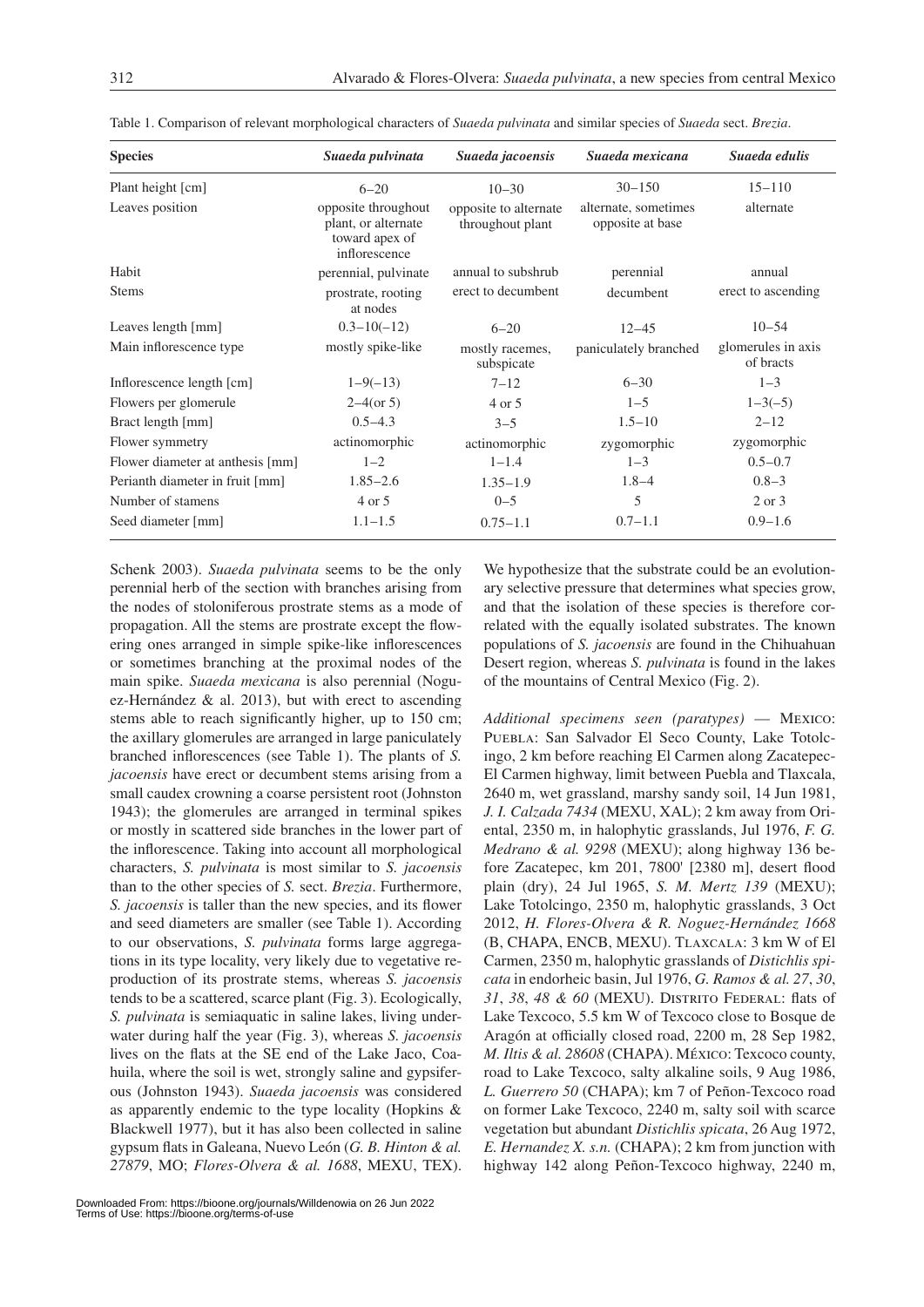

Fig. 3. *Suaeda pulvinata* compared to *S. jacoensis* – A: habitat of *S. pulvinata*; B: habit of *S. pulvinata*; C: habitat of *S. jacoensis*; D: habit of *S. jacoensis*. – A, B: type locality, 24 May 2009, photographs by Ernesto Alvarado Reyes; C, D: Mexico, Coahuila, Lake Jaco (type locality), 28 Aug 2012, photographs by Helga Ochoterena.

salty wet soil with *Suaeda edulis* Flores Olv. & Noguez, 3 Oct 2013, *H. Flores-Olvera & R. Noguez-Hernández 1689* (B, CHAPA, MEXU).

## **Acknowledgements**

The authors thank Albino Luna for the drawings, Carlos Gómez Hinostrosa for the map and Helga Ochoterena for providing the photographs of *Suaeda jacoensis* and editing the figures electronically according to the standards of Willdenowia. We especially thank Alexander P. Sukhorukov and an anonymous reviewer for reviewing the manuscript and providing valuable comments to improve it.

## **References**

Alcocer J., Lugo A., Escobar E. & Sánchez M. 1997: The macrobenthic fauna of a former perennial and now episodically filled Mexican saline lake. – [Int. J. Salt](http://dx.doi.org/10.1007/BF01997141)  [Lake Res.](http://dx.doi.org/10.1007/BF01997141) **[5:](http://dx.doi.org/10.1007/BF01997141)** [261–274.](http://dx.doi.org/10.1007/BF01997141)

- Calderón de Rzedowski G. 2005: *Chenopodiaceae*. Pp. 115–124 in: Calderón de Rzedowski G. & Rzedowski J. (ed.), Flora Fanerogámica del Valle de México. – Pátzcuaro: Instituto de Ecología A.C. & Comisión Nacional para el conocimiento y uso de la biodiversidad.
- Ferren W. R. & Schenk H. J. 2003: *Suaeda*. Pp. 390–398 in: Flora of North America Editorial Committee (ed.), Flora of North America north of Mexico **4.** – New York & Oxford: Oxford University Press.
- Hopkins C. O. & Blackwell W. H. 1977: Synopsis of *Suaeda* (*Chenopodiaceae*) in North America. – Sida **7:** 147–173.
- Johnston I. M. 1943: Noteworthy species from Mexico and adjacent United States, I. – J. Arnold Arbor. **24:** 227–236.
- Noguez-Hernández R., Carballo Carballo A. & Flores-Olvera H. 2013: *Suaeda edulis* (*Chenopodiaceae*) una nueva especie de lagos salinos del centro de México. – Bot. Sci. **91:** 19–25.
- Ramos-Espinoza G. 1979: Factores que afectan la distribución de la vegetación halófila en los Llanos de San Juan, Tlaxcala-Puebla, México. – México: Dissertation, Universidad Nacional Autónoma de México.